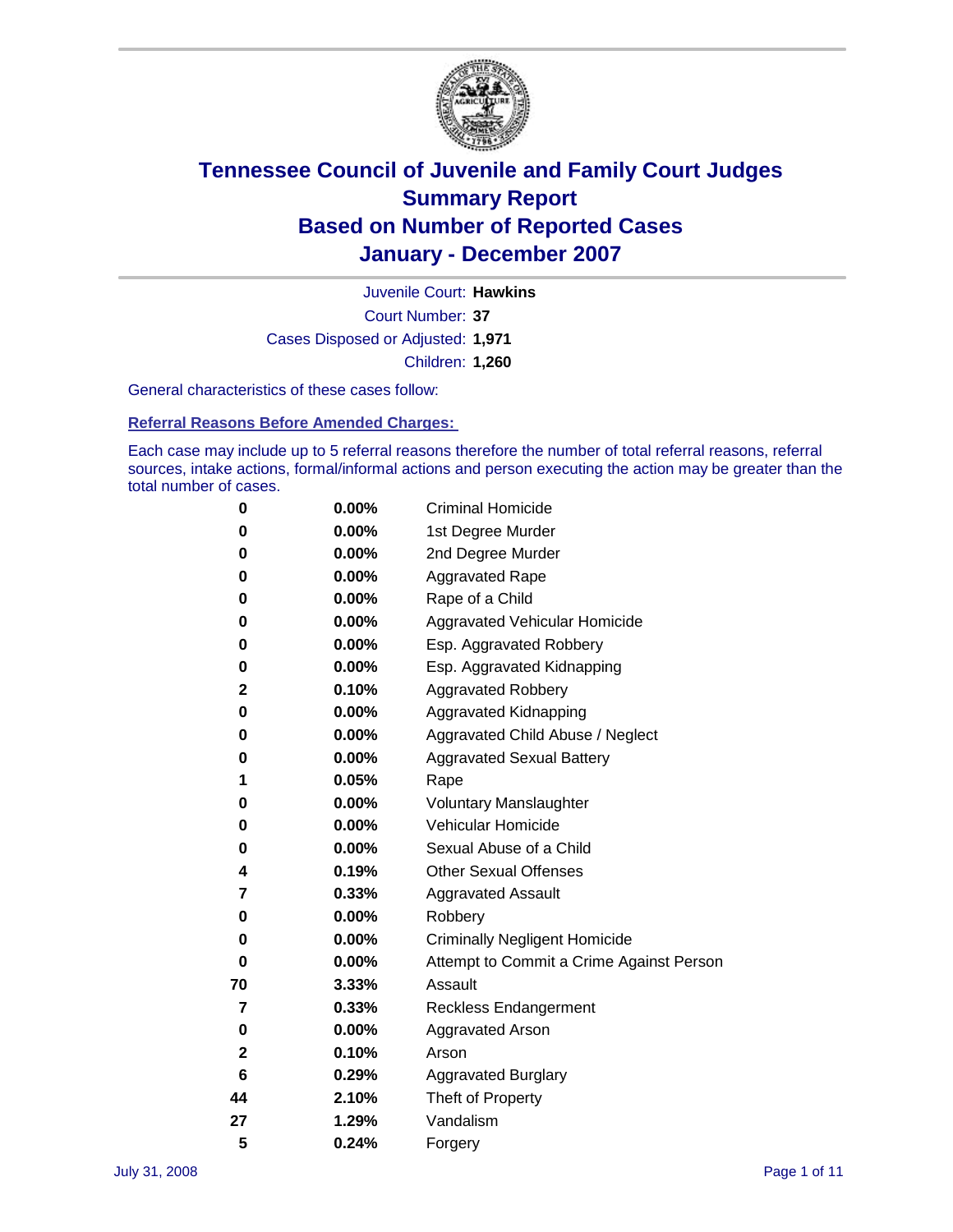

Court Number: **37** Juvenile Court: **Hawkins** Cases Disposed or Adjusted: **1,971** Children: **1,260**

#### **Referral Reasons Before Amended Charges:**

Each case may include up to 5 referral reasons therefore the number of total referral reasons, referral sources, intake actions, formal/informal actions and person executing the action may be greater than the total number of cases.

| 0            | 0.00%    | <b>Worthless Checks</b>                                     |
|--------------|----------|-------------------------------------------------------------|
| 0            | 0.00%    | Illegal Possession / Fraudulent Use of Credit / Debit Cards |
| 9            | 0.43%    | <b>Burglary</b>                                             |
| 0            | 0.00%    | Unauthorized Use of a Vehicle                               |
| 1            | 0.05%    | <b>Cruelty to Animals</b>                                   |
| $\mathbf{2}$ | 0.10%    | Sale of Controlled Substances                               |
| 43           | 2.05%    | <b>Other Drug Offenses</b>                                  |
| 9            | 0.43%    | <b>Possession of Controlled Substances</b>                  |
| 0            | 0.00%    | <b>Criminal Attempt</b>                                     |
| 4            | 0.19%    | Carrying Weapons on School Property                         |
| 0            | 0.00%    | Unlawful Carrying / Possession of a Weapon                  |
| 5            | 0.24%    | <b>Evading Arrest</b>                                       |
| 0            | 0.00%    | Escape                                                      |
| $\mathbf{2}$ | 0.10%    | Driving Under Influence (DUI)                               |
| 29           | 1.38%    | Possession / Consumption of Alcohol                         |
| $\mathbf{2}$ | 0.10%    | Resisting Stop, Frisk, Halt, Arrest or Search               |
| $\bf{0}$     | 0.00%    | <b>Aggravated Criminal Trespass</b>                         |
| 6            | 0.29%    | Harassment                                                  |
| 1            | 0.05%    | Failure to Appear                                           |
| 1            | 0.05%    | Filing a False Police Report                                |
| $\mathbf{2}$ | 0.10%    | Criminal Impersonation                                      |
| 40           | 1.90%    | <b>Disorderly Conduct</b>                                   |
| 8            | 0.38%    | <b>Criminal Trespass</b>                                    |
| 11           | 0.52%    | <b>Public Intoxication</b>                                  |
| 0            | $0.00\%$ | Gambling                                                    |
| 295          | 14.05%   | Traffic                                                     |
| 0            | 0.00%    | Local Ordinances                                            |
| 0            | 0.00%    | Violation of Wildlife Regulations                           |
| $\mathbf{2}$ | 0.10%    | Contempt of Court                                           |
| 100          | 4.76%    | Violation of Probation                                      |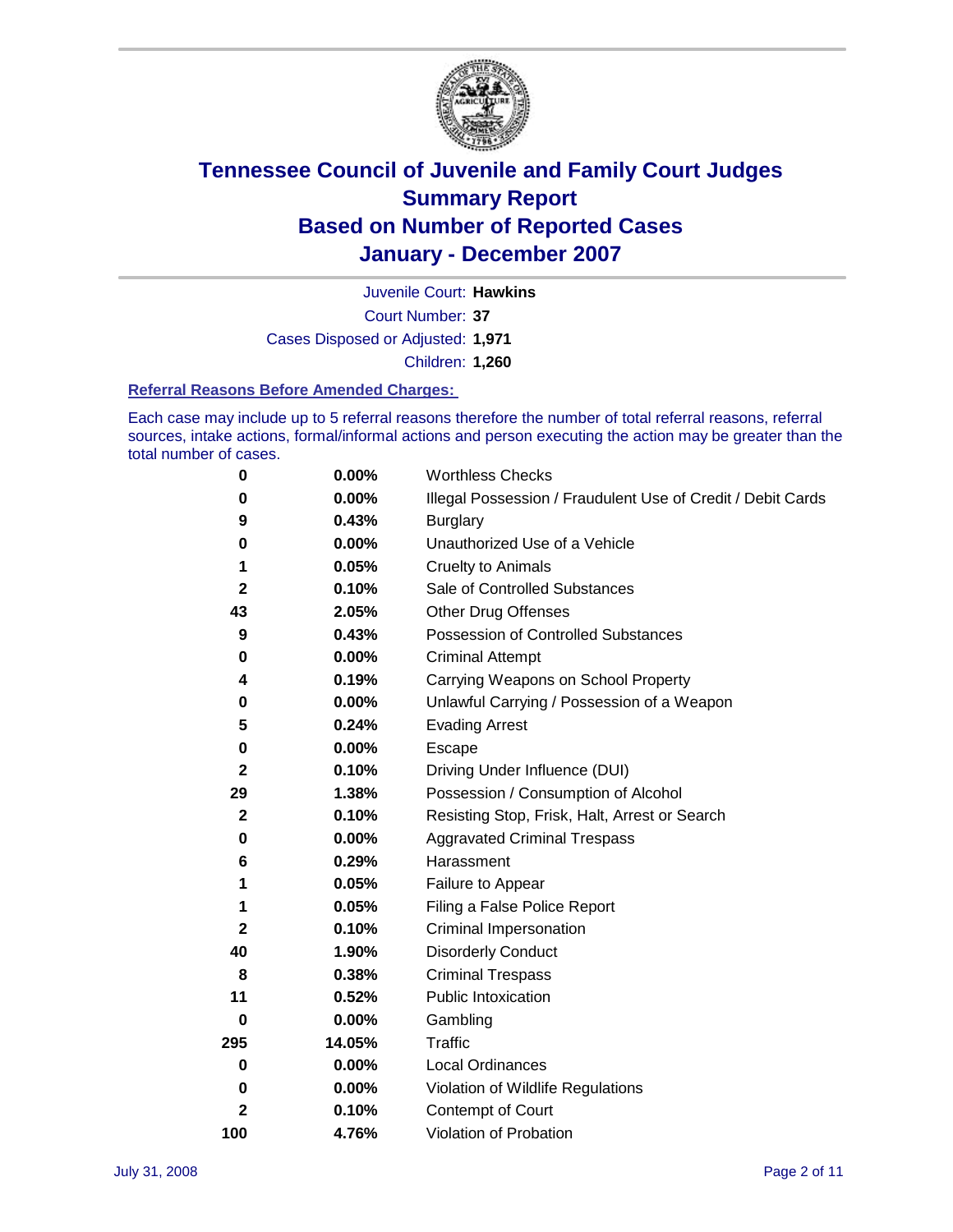

Court Number: **37** Juvenile Court: **Hawkins** Cases Disposed or Adjusted: **1,971** Children: **1,260**

#### **Referral Reasons Before Amended Charges:**

Each case may include up to 5 referral reasons therefore the number of total referral reasons, referral sources, intake actions, formal/informal actions and person executing the action may be greater than the total number of cases.

| $\mathbf{2}$ | 0.10%    | Violation of Aftercare                 |
|--------------|----------|----------------------------------------|
| 44           | 2.10%    | <b>Unruly Behavior</b>                 |
| 278          | 13.24%   | Truancy                                |
| 21           | 1.00%    | In-State Runaway                       |
| 1            | 0.05%    | Out-of-State Runaway                   |
| 155          | 7.38%    | Possession of Tobacco Products         |
|              | 0.05%    | Violation of a Valid Court Order       |
| 1            | 0.05%    | Violation of Curfew                    |
| 0            | 0.00%    | <b>Sexually Abused Child</b>           |
| 0            | 0.00%    | <b>Physically Abused Child</b>         |
| $\mathbf{2}$ | 0.10%    | Dependency / Neglect                   |
| 28           | 1.33%    | <b>Termination of Parental Rights</b>  |
| 0            | $0.00\%$ | <b>Violation of Pretrial Diversion</b> |
| 0            | 0.00%    | Violation of Informal Adjustment       |
| 3            | 0.14%    | <b>Judicial Review</b>                 |
| 0            | 0.00%    | <b>Administrative Review</b>           |
| 131          | 6.24%    | <b>Foster Care Review</b>              |
| 346          | 16.48%   | Custody                                |
| 24           | 1.14%    | Visitation                             |
| 9            | 0.43%    | Paternity / Legitimation               |
| 3            | 0.14%    | <b>Child Support</b>                   |
| 0            | $0.00\%$ | <b>Request for Medical Treatment</b>   |
| 1            | 0.05%    | <b>Consent to Marry</b>                |
| 303          | 14.43%   | Other                                  |
| 2,100        | 100.00%  | <b>Total Referrals</b>                 |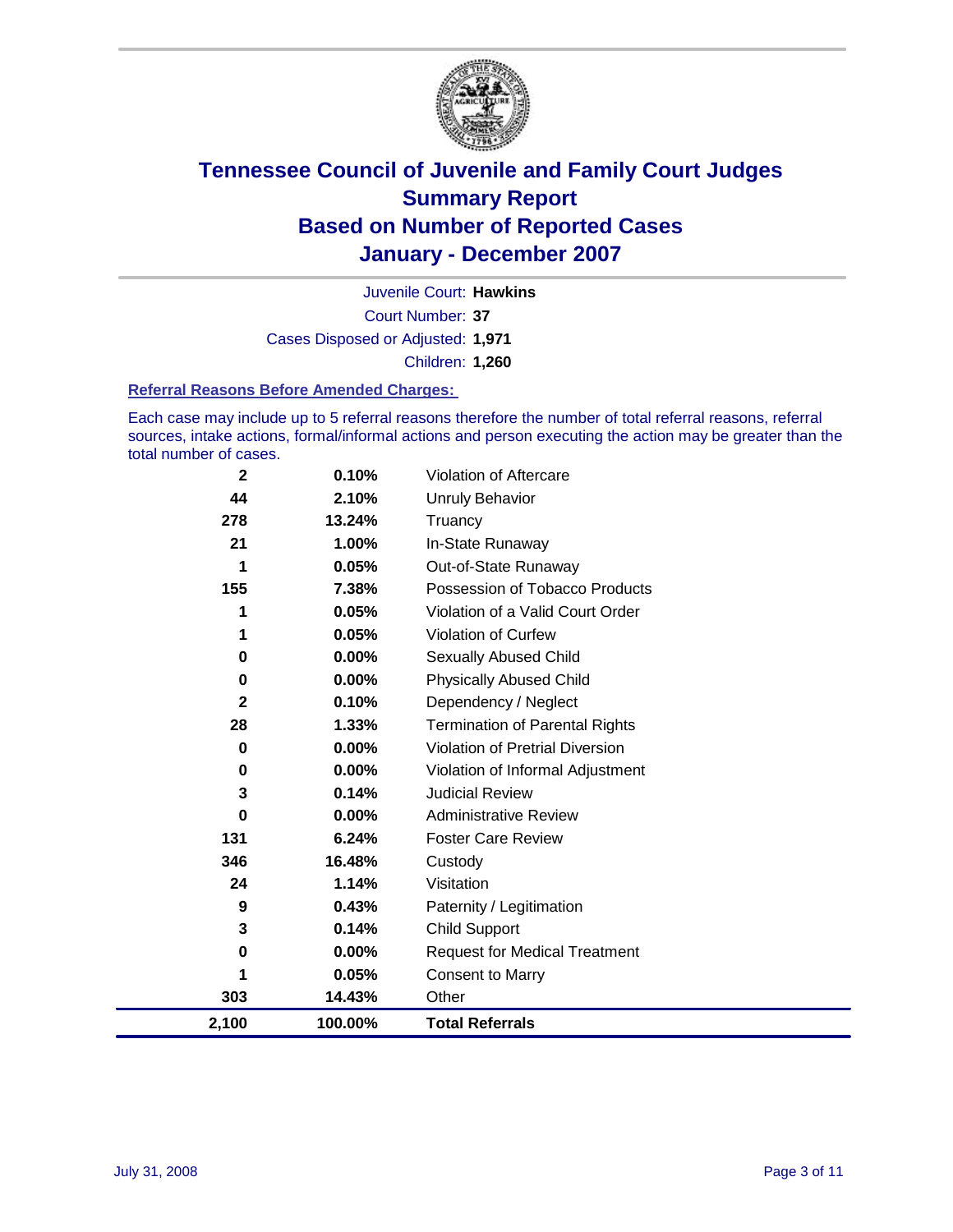

|                            |                                   | Juvenile Court: Hawkins           |  |  |  |  |
|----------------------------|-----------------------------------|-----------------------------------|--|--|--|--|
| Court Number: 37           |                                   |                                   |  |  |  |  |
|                            | Cases Disposed or Adjusted: 1,971 |                                   |  |  |  |  |
|                            |                                   | Children: 1,260                   |  |  |  |  |
| <b>Referral Sources: 1</b> |                                   |                                   |  |  |  |  |
| 695                        | 33.10%                            | Law Enforcement                   |  |  |  |  |
| 292                        | 13.90%                            | Parents                           |  |  |  |  |
| 161                        | 7.67%                             | <b>Relatives</b>                  |  |  |  |  |
| 1                          | 0.05%                             | Self                              |  |  |  |  |
| 385                        | 18.33%                            | School                            |  |  |  |  |
| 0                          | 0.00%                             | <b>CSA</b>                        |  |  |  |  |
| 298                        | 14.19%                            | <b>DCS</b>                        |  |  |  |  |
| 38                         | 1.81%                             | <b>Other State Department</b>     |  |  |  |  |
| 0                          | 0.00%                             | <b>District Attorney's Office</b> |  |  |  |  |
| 102                        | 4.86%                             | <b>Court Staff</b>                |  |  |  |  |
| 41                         | 1.95%                             | Social Agency                     |  |  |  |  |
| 1                          | 0.05%                             | <b>Other Court</b>                |  |  |  |  |
| 54                         | 2.57%                             | Victim                            |  |  |  |  |
| $\mathbf{2}$               | 0.10%                             | Child & Parent                    |  |  |  |  |
| 0                          | $0.00\%$                          | Hospital                          |  |  |  |  |
| 0                          | $0.00\%$                          | Unknown                           |  |  |  |  |

 **1.43%** Other **2,100 100.00% Total Referral Sources**

### **Age of Child at Referral: 2**

| 1.260       | 100.00% | <b>Total Child Count</b> |
|-------------|---------|--------------------------|
| $\mathbf 0$ | 0.00%   | Unknown / Not Reported   |
| 20          | 1.59%   | Ages 19 and Over         |
| 294         | 23.33%  | Ages 17 through 18       |
| 364         | 28.89%  | Ages 15 through 16       |
| 144         | 11.43%  | Ages 13 through 14       |
| 85          | 6.75%   | Ages 11 through 12       |
| 353         | 28.02%  | Ages 10 and Under        |
|             |         |                          |

<sup>1</sup> If different than number of Referral Reasons (2100), verify accuracy of your court's data.

<sup>2</sup> One child could be counted in multiple categories, verify accuracy of your court's data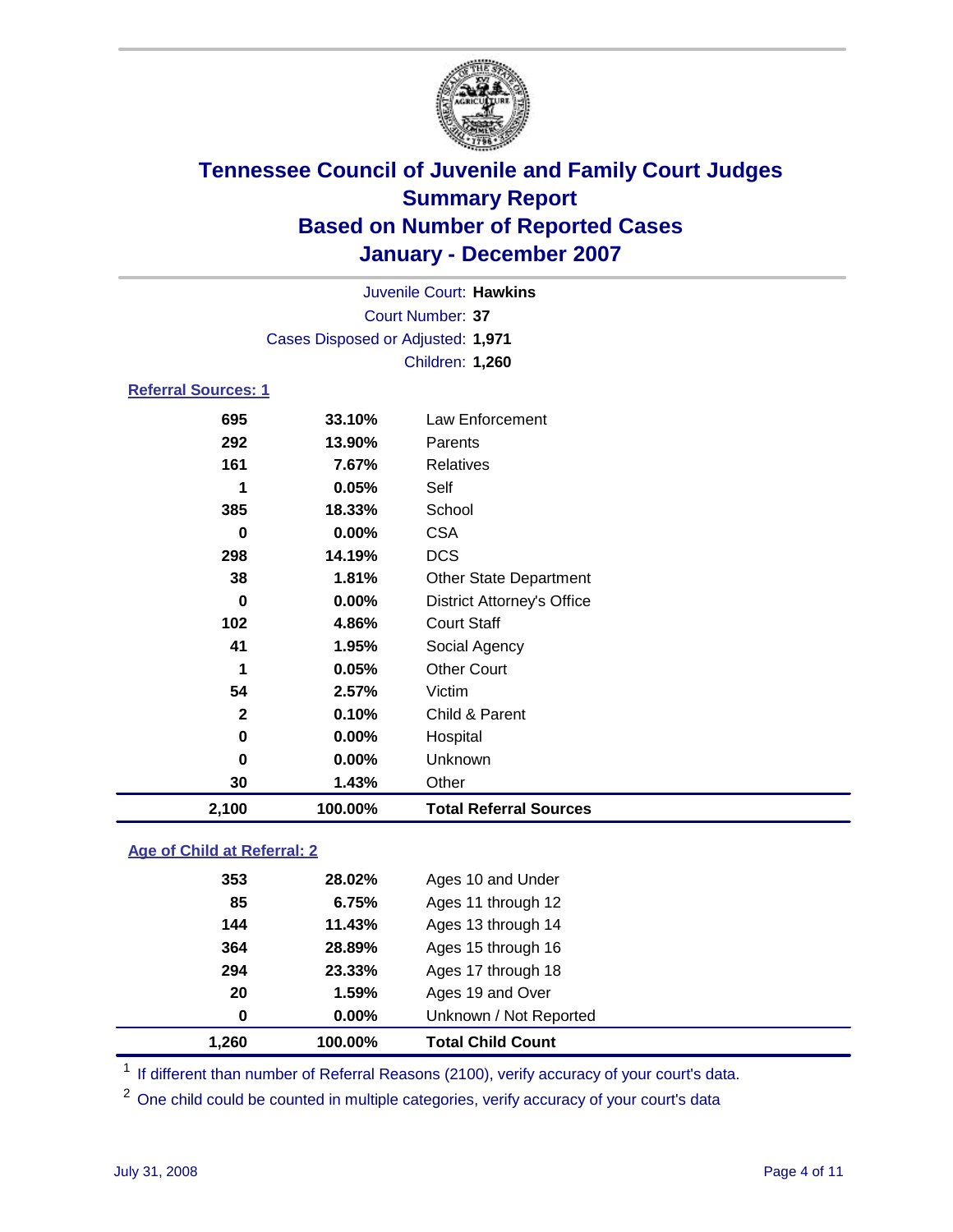

| Juvenile Court: Hawkins                 |                                   |                          |  |  |  |
|-----------------------------------------|-----------------------------------|--------------------------|--|--|--|
| Court Number: 37                        |                                   |                          |  |  |  |
|                                         | Cases Disposed or Adjusted: 1,971 |                          |  |  |  |
|                                         |                                   | Children: 1,260          |  |  |  |
| Sex of Child: 1                         |                                   |                          |  |  |  |
| 697                                     | 55.32%                            | Male                     |  |  |  |
| 562                                     | 44.60%                            | Female                   |  |  |  |
| 1                                       | 0.08%                             | Unknown                  |  |  |  |
| 1,260                                   | 100.00%                           | <b>Total Child Count</b> |  |  |  |
| Race of Child: 1                        |                                   |                          |  |  |  |
| 1,233                                   | 97.86%                            | White                    |  |  |  |
| 17                                      | 1.35%                             | African American         |  |  |  |
| $\bf{0}$                                | 0.00%                             | Native American          |  |  |  |
| 0                                       | 0.00%                             | Asian                    |  |  |  |
| 5                                       | 0.40%                             | Mixed                    |  |  |  |
| 5                                       | 0.40%                             | Unknown                  |  |  |  |
| 1,260                                   | 100.00%                           | <b>Total Child Count</b> |  |  |  |
| <b>Hispanic Origin: 1</b>               |                                   |                          |  |  |  |
| 15                                      | 1.19%                             | Yes                      |  |  |  |
| 1,241                                   | 98.49%                            | No                       |  |  |  |
| 4                                       | 0.32%                             | Unknown                  |  |  |  |
| 1,260                                   | 100.00%                           | <b>Total Child Count</b> |  |  |  |
| <b>School Enrollment of Children: 1</b> |                                   |                          |  |  |  |
| 1,026                                   | 81.43%                            | Yes                      |  |  |  |
| 228                                     | 18.10%                            | No                       |  |  |  |
| $6\phantom{1}$                          | 0.48%                             | Unknown                  |  |  |  |
| 1,260                                   | 100.00%                           | <b>Total Child Count</b> |  |  |  |

 $1$  One child could be counted in multiple categories, verify accuracy of your court's data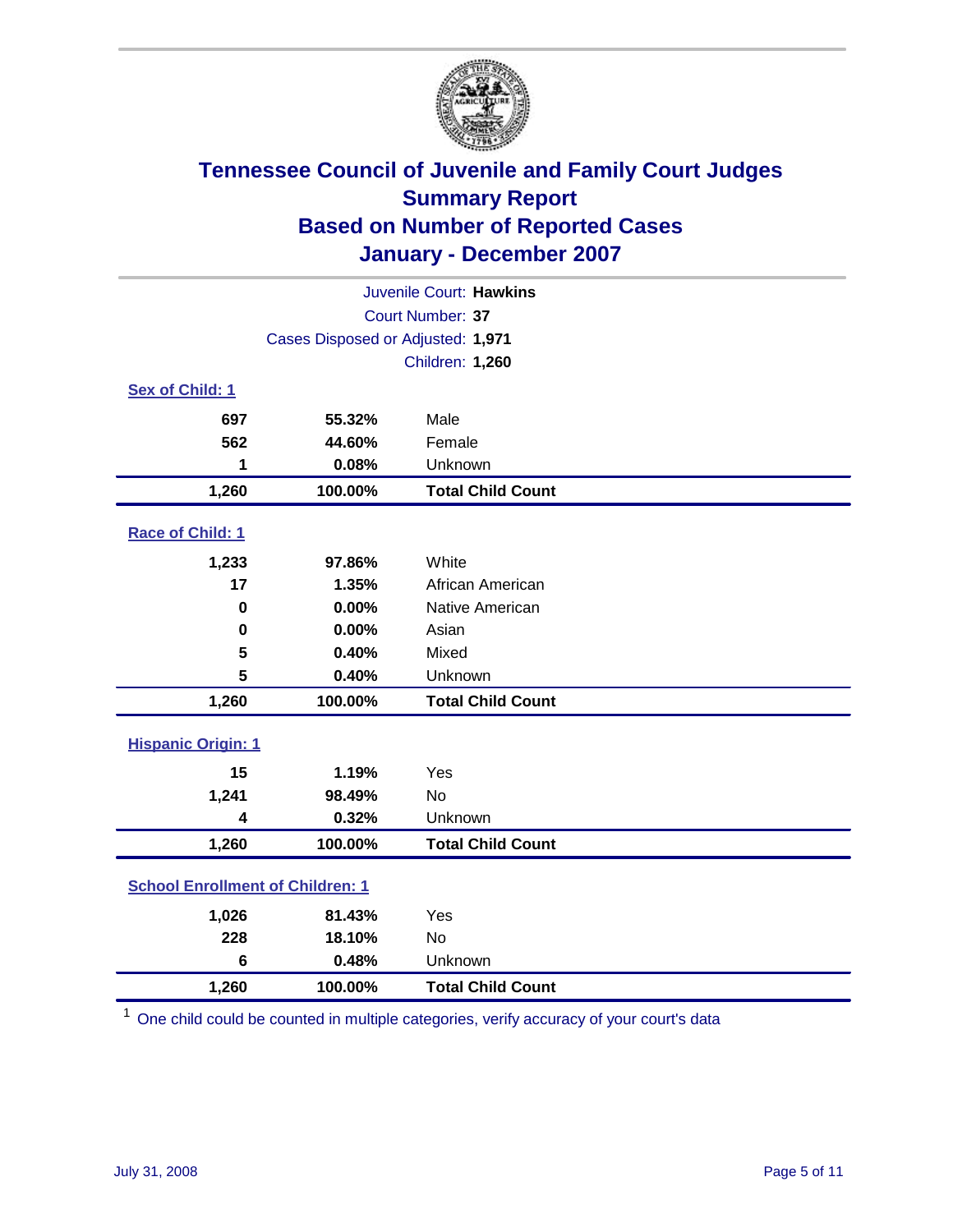

Court Number: **37** Juvenile Court: **Hawkins** Cases Disposed or Adjusted: **1,971** Children: **1,260**

### **Living Arrangement of Child at Time of Referral: 1**

| 1,260 | 100.00%  | <b>Total Child Count</b>     |
|-------|----------|------------------------------|
| 23    | 1.83%    | Other                        |
| 6     | 0.48%    | Unknown                      |
| 24    | 1.90%    | Independent                  |
| 0     | $0.00\%$ | In an Institution            |
| 3     | $0.24\%$ | In a Residential Center      |
| 8     | 0.63%    | In a Group Home              |
| 85    | 6.75%    | With Foster Family           |
| 5     | 0.40%    | With Adoptive Parents        |
| 220   | 17.46%   | <b>With Relatives</b>        |
| 120   | 9.52%    | With Father                  |
| 469   | 37.22%   | With Mother                  |
| 39    | 3.10%    | With Mother and Stepfather   |
| 17    | 1.35%    | With Father and Stepmother   |
| 241   | 19.13%   | With Both Biological Parents |

#### **Type of Detention: 2**

| 1.971 | 100.00%  | <b>Total Detention Count</b> |  |
|-------|----------|------------------------------|--|
| 0     | 0.00%    | Other                        |  |
| 1,940 | 98.43%   | Does Not Apply               |  |
| 0     | $0.00\%$ | Unknown                      |  |
| 0     | 0.00%    | <b>Psychiatric Hospital</b>  |  |
| 0     | 0.00%    | Jail - No Separation         |  |
| 0     | 0.00%    | Jail - Partial Separation    |  |
| 0     | 0.00%    | Jail - Complete Separation   |  |
| 26    | 1.32%    | Juvenile Detention Facility  |  |
| 5     | 0.25%    | Non-Secure Placement         |  |
|       |          |                              |  |

<sup>1</sup> One child could be counted in multiple categories, verify accuracy of your court's data

<sup>2</sup> If different than number of Cases (1971) verify accuracy of your court's data.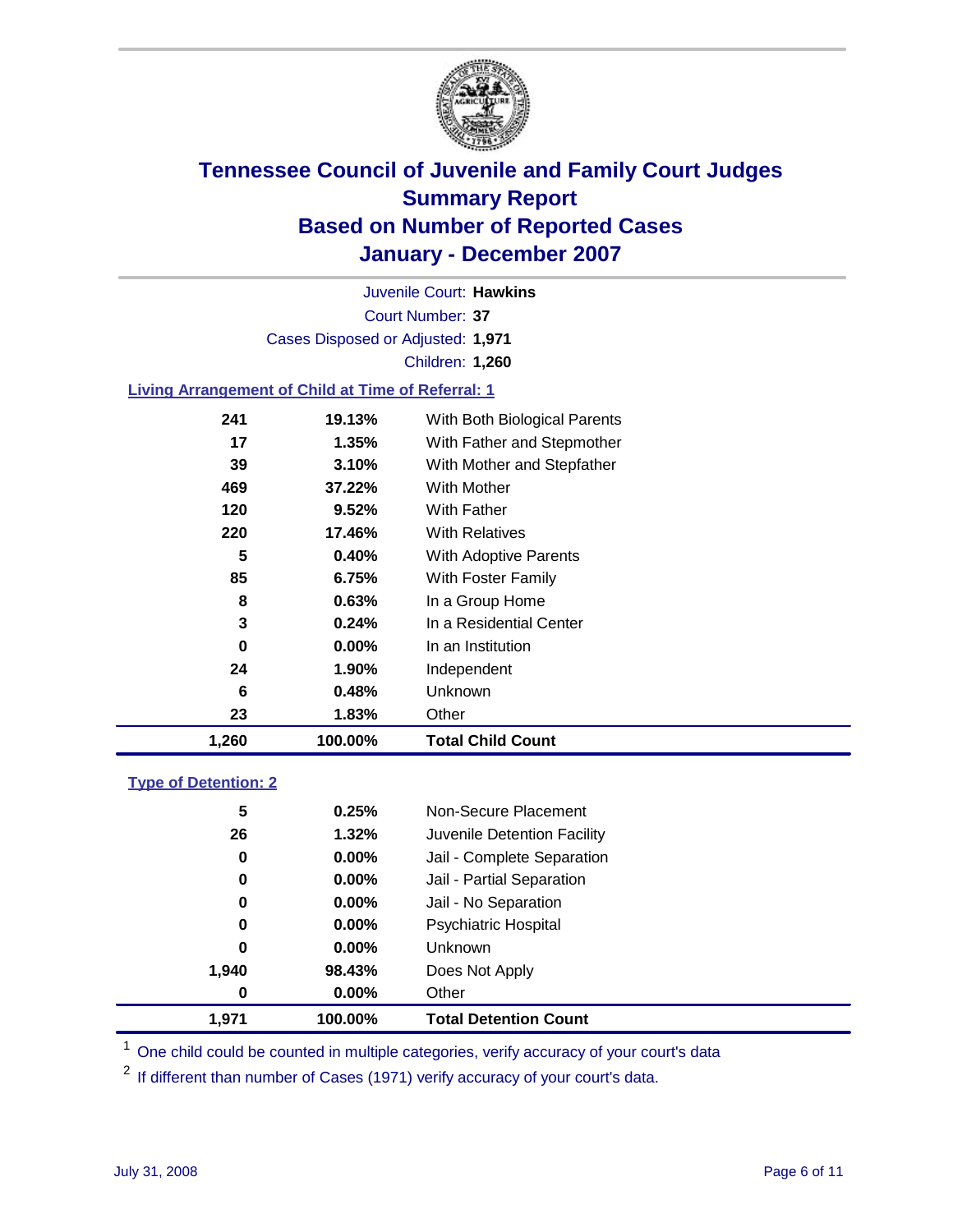

| Juvenile Court: Hawkins                            |                                   |                                      |  |  |  |
|----------------------------------------------------|-----------------------------------|--------------------------------------|--|--|--|
| Court Number: 37                                   |                                   |                                      |  |  |  |
|                                                    | Cases Disposed or Adjusted: 1,971 |                                      |  |  |  |
|                                                    |                                   | Children: 1,260                      |  |  |  |
| <b>Placement After Secure Detention Hearing: 1</b> |                                   |                                      |  |  |  |
| 26                                                 | 1.32%                             | Returned to Prior Living Arrangement |  |  |  |
| 1                                                  | 0.05%                             | Juvenile Detention Facility          |  |  |  |
| 0                                                  | 0.00%                             | Jail                                 |  |  |  |
| 6                                                  | 0.30%                             | Shelter / Group Home                 |  |  |  |
| $\overline{\mathbf{2}}$                            | 0.10%                             | <b>Foster Family Home</b>            |  |  |  |
| 3                                                  | 0.15%                             | Psychiatric Hospital                 |  |  |  |
| O                                                  | 0.00%                             | Unknown / Not Reported               |  |  |  |
| 1,932                                              | 98.02%                            | Does Not Apply                       |  |  |  |
| 1                                                  | 0.05%                             | Other                                |  |  |  |
| 1,971                                              | 100.00%                           | <b>Total Placement Count</b>         |  |  |  |
| <b>Intake Actions: 2</b>                           |                                   |                                      |  |  |  |
|                                                    |                                   | <b>Petition Filed</b>                |  |  |  |
| 1,407                                              | 67.00%                            |                                      |  |  |  |
| 21                                                 | 1.00%                             | <b>Motion Filed</b>                  |  |  |  |
| 350                                                | 16.67%                            | <b>Citation Processed</b>            |  |  |  |
| 0                                                  | 0.00%                             | Notification of Paternity Processed  |  |  |  |
| 13                                                 | 0.62%                             | Scheduling of Judicial Review        |  |  |  |
| $\bf{0}$                                           | 0.00%                             | Scheduling of Administrative Review  |  |  |  |
| 11                                                 | 0.52%                             | Scheduling of Foster Care Review     |  |  |  |
| 0                                                  | 0.00%                             | Unknown                              |  |  |  |
| 0                                                  | 0.00%                             | Does Not Apply                       |  |  |  |
| 298                                                | 14.19%                            | Other                                |  |  |  |
| 2,100                                              | 100.00%                           | <b>Total Intake Count</b>            |  |  |  |

<sup>1</sup> If different than number of Cases (1971) verify accuracy of your court's data.

<sup>2</sup> If different than number of Referral Reasons (2100), verify accuracy of your court's data.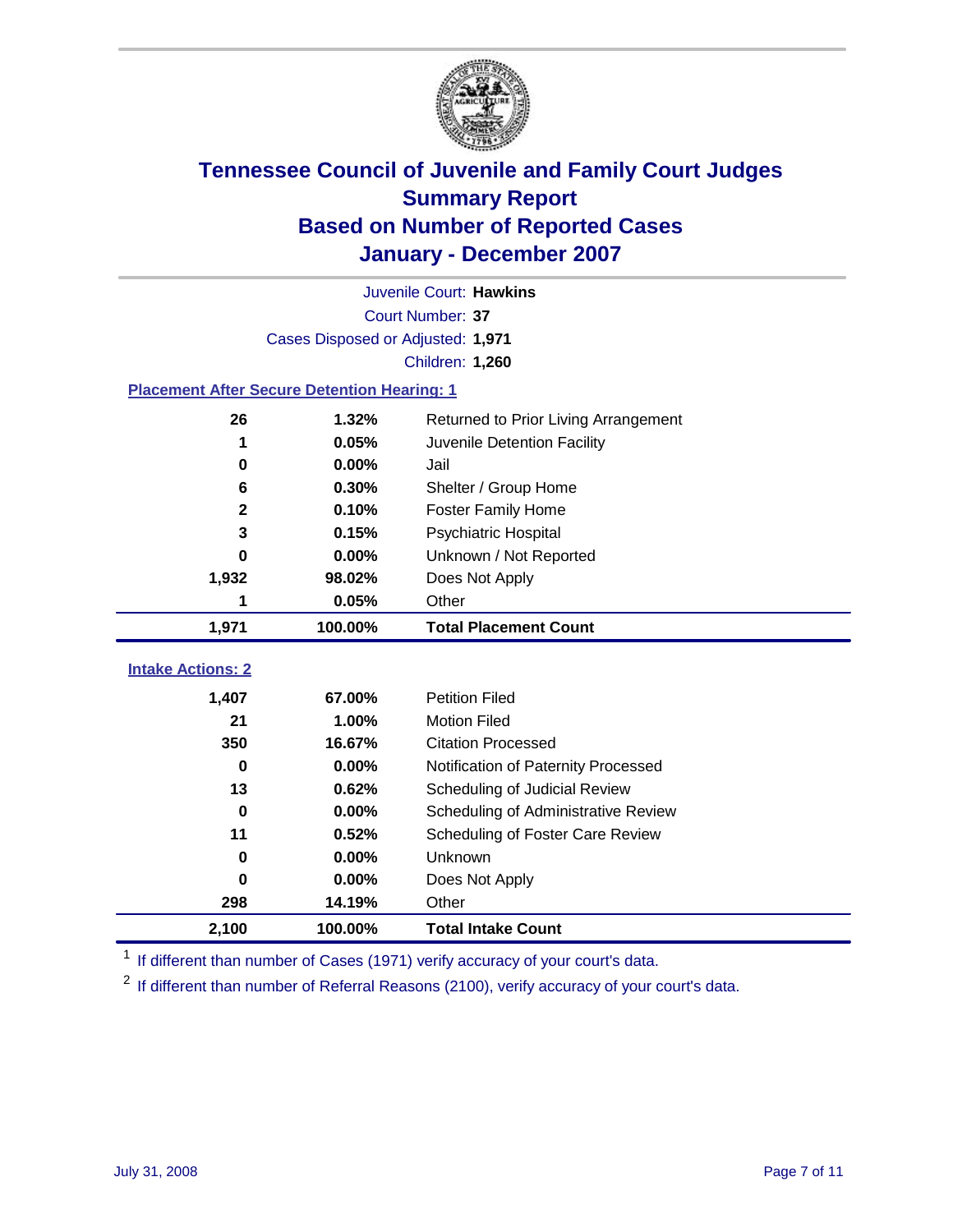

Court Number: **37** Juvenile Court: **Hawkins** Cases Disposed or Adjusted: **1,971** Children: **1,260**

#### **Last Grade Completed by Child: 1**

| $\overline{7}$ | 0.56%          | <b>GED</b>                |
|----------------|----------------|---------------------------|
| 0              | 0.00%          | Non-Graded Special Ed     |
| 12             | 0.95%          | 12th Grade                |
| 176            | 13.97%         | 11th Grade                |
| 197            | 15.63%         | 10th Grade                |
| 138            | 10.95%         | 9th Grade                 |
| 126            | 10.00%         | 8th Grade                 |
| 59             | 4.68%          | 7th Grade                 |
| 45             | 3.57%          | 6th Grade                 |
| 26             | 2.06%          | 5th Grade                 |
| 34             | 2.70%          | 4th Grade                 |
| 26             | 2.06%          | 3rd Grade                 |
| 5              | 3.57%<br>0.40% | 2nd Grade                 |
| 16<br>45       | 1.27%          | Kindergarten<br>1st Grade |
| 19             | 1.51%          | Preschool                 |
| 183            | 14.52%         | Too Young for School      |
|                |                |                           |

### **Enrolled in Special Education: 1**

| 1,260<br><b>Total Child Count</b><br>100.00% |  |
|----------------------------------------------|--|
| 128<br>10.16%<br>Unknown                     |  |
| 85.56%<br>1.078<br>No                        |  |
| 4.29%<br>54<br>Yes                           |  |

<sup>1</sup> One child could be counted in multiple categories, verify accuracy of your court's data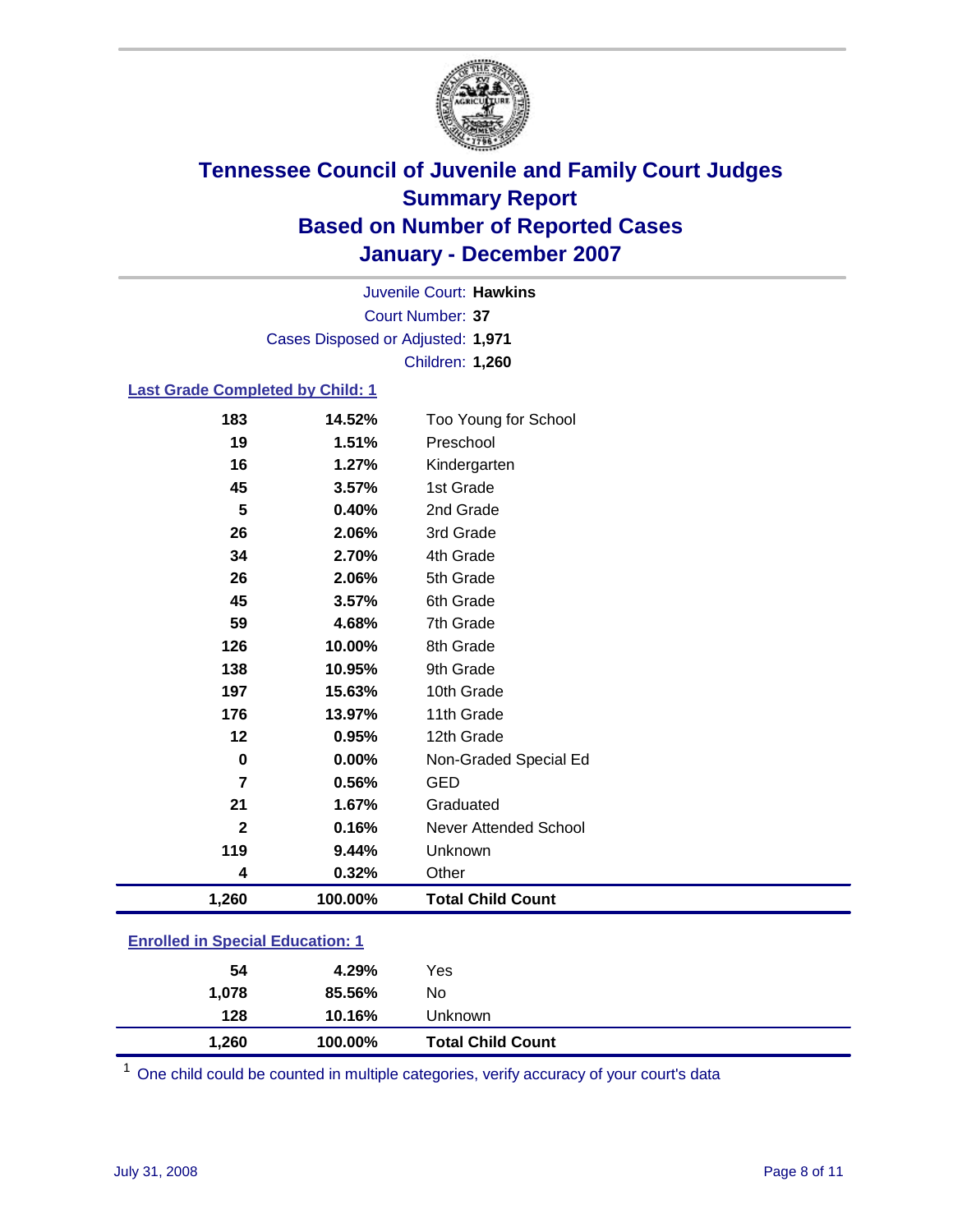

| Juvenile Court: Hawkins      |                                   |                           |  |  |  |
|------------------------------|-----------------------------------|---------------------------|--|--|--|
|                              | Court Number: 37                  |                           |  |  |  |
|                              | Cases Disposed or Adjusted: 1,971 |                           |  |  |  |
|                              |                                   | Children: 1,260           |  |  |  |
| <b>Action Executed By: 1</b> |                                   |                           |  |  |  |
| 1,675                        | 79.76%                            | Judge                     |  |  |  |
| 2                            | 0.10%                             | Referee                   |  |  |  |
| 423                          | 20.14%                            | <b>YSO</b>                |  |  |  |
| 0                            | $0.00\%$                          | Other                     |  |  |  |
| $\bf{0}$                     | $0.00\%$                          | Unknown / Not Reported    |  |  |  |
| 2,100                        | 100.00%                           | <b>Total Action Count</b> |  |  |  |

### **Formal / Informal Actions: 1**

| 74    | 3.52%    | Dismissed                                        |
|-------|----------|--------------------------------------------------|
| 0     | $0.00\%$ | Retired / Nolle Prosequi                         |
| 808   | 38.48%   | <b>Complaint Substantiated Delinquent</b>        |
| 77    | 3.67%    | <b>Complaint Substantiated Status Offender</b>   |
| 0     | $0.00\%$ | <b>Complaint Substantiated Dependent/Neglect</b> |
| 0     | $0.00\%$ | <b>Complaint Substantiated Abused</b>            |
| 0     | $0.00\%$ | <b>Complaint Substantiated Mentally III</b>      |
| 363   | 17.29%   | Informal Adjustment                              |
| 46    | 2.19%    | <b>Pretrial Diversion</b>                        |
| 0     | $0.00\%$ | <b>Transfer to Adult Court Hearing</b>           |
| 0     | $0.00\%$ | Charges Cleared by Transfer to Adult Court       |
| 700   | 33.33%   | Special Proceeding                               |
| 6     | 0.29%    | <b>Review Concluded</b>                          |
| 5     | 0.24%    | Case Held Open                                   |
| 21    | $1.00\%$ | Other                                            |
| 0     | $0.00\%$ | Unknown / Not Reported                           |
| 2,100 | 100.00%  | <b>Total Action Count</b>                        |

<sup>1</sup> If different than number of Referral Reasons (2100), verify accuracy of your court's data.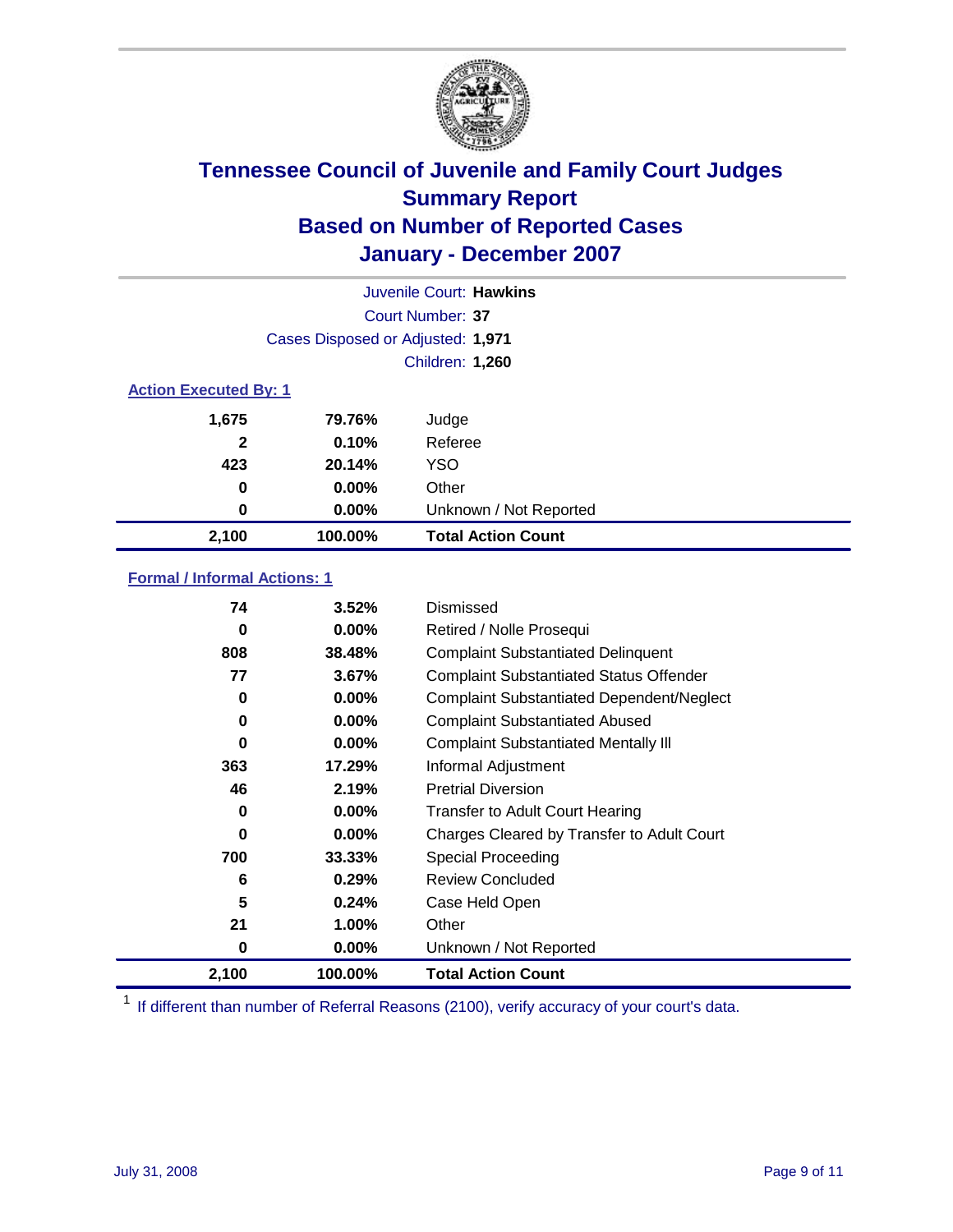

|                       |                                   | Juvenile Court: Hawkins                               |
|-----------------------|-----------------------------------|-------------------------------------------------------|
|                       |                                   | <b>Court Number: 37</b>                               |
|                       | Cases Disposed or Adjusted: 1,971 |                                                       |
|                       |                                   | Children: 1,260                                       |
| <b>Case Outcomes:</b> |                                   | There can be multiple outcomes for one child or case. |
| 133                   | 3.52%                             | <b>Case Dismissed</b>                                 |
| 1                     | 0.03%                             | Case Retired or Nolle Prosequi                        |
| 34                    | 0.90%                             | Warned / Counseled                                    |
| 35                    | 0.93%                             | <b>Held Open For Review</b>                           |
| 54                    | 1.43%                             | Supervision / Probation to Juvenile Court             |
| 0                     | 0.00%                             | <b>Probation to Parents</b>                           |
| 26                    | 0.69%                             | Referral to Another Entity for Supervision / Service  |
| 57                    | 1.51%                             | Referred for Mental Health Counseling                 |
| 50                    | 1.32%                             | Referred for Alcohol and Drug Counseling              |
| 0                     | 0.00%                             | <b>Referred to Alternative School</b>                 |
| 0                     | 0.00%                             | Referred to Private Child Agency                      |
| 164                   | 4.34%                             | Referred to Defensive Driving School                  |
| 0                     | 0.00%                             | Referred to Alcohol Safety School                     |
| 31                    | 0.82%                             | Referred to Juvenile Court Education-Based Program    |
| 14                    | 0.37%                             | Driver's License Held Informally                      |
| 0                     | 0.00%                             | <b>Voluntary Placement with DMHMR</b>                 |
| 1                     | 0.03%                             | <b>Private Mental Health Placement</b>                |
| 0                     | 0.00%                             | <b>Private MR Placement</b>                           |
| 0                     | 0.00%                             | Placement with City/County Agency/Facility            |
| 0                     | 0.00%                             | Placement with Relative / Other Individual            |
| 607                   | 16.06%                            | Fine                                                  |
| 308                   | 8.15%                             | <b>Public Service</b>                                 |
| 31                    | 0.82%                             | Restitution                                           |
| 1                     | 0.03%                             | <b>Runaway Returned</b>                               |
| 57                    | 1.51%                             | No Contact Order                                      |
| 0                     | 0.00%                             | Injunction Other than No Contact Order                |
| 2                     | 0.05%                             | <b>House Arrest</b>                                   |
| 0                     | 0.00%                             | <b>Court Defined Curfew</b>                           |
| 2                     | 0.05%                             | Dismissed from Informal Adjustment                    |
| 1                     | 0.03%                             | <b>Dismissed from Pretrial Diversion</b>              |
| 0                     | 0.00%                             | <b>Released from Probation</b>                        |
| 0                     | 0.00%                             | <b>Transferred to Adult Court</b>                     |
| 0                     | 0.00%                             | <b>DMHMR Involuntary Commitment</b>                   |